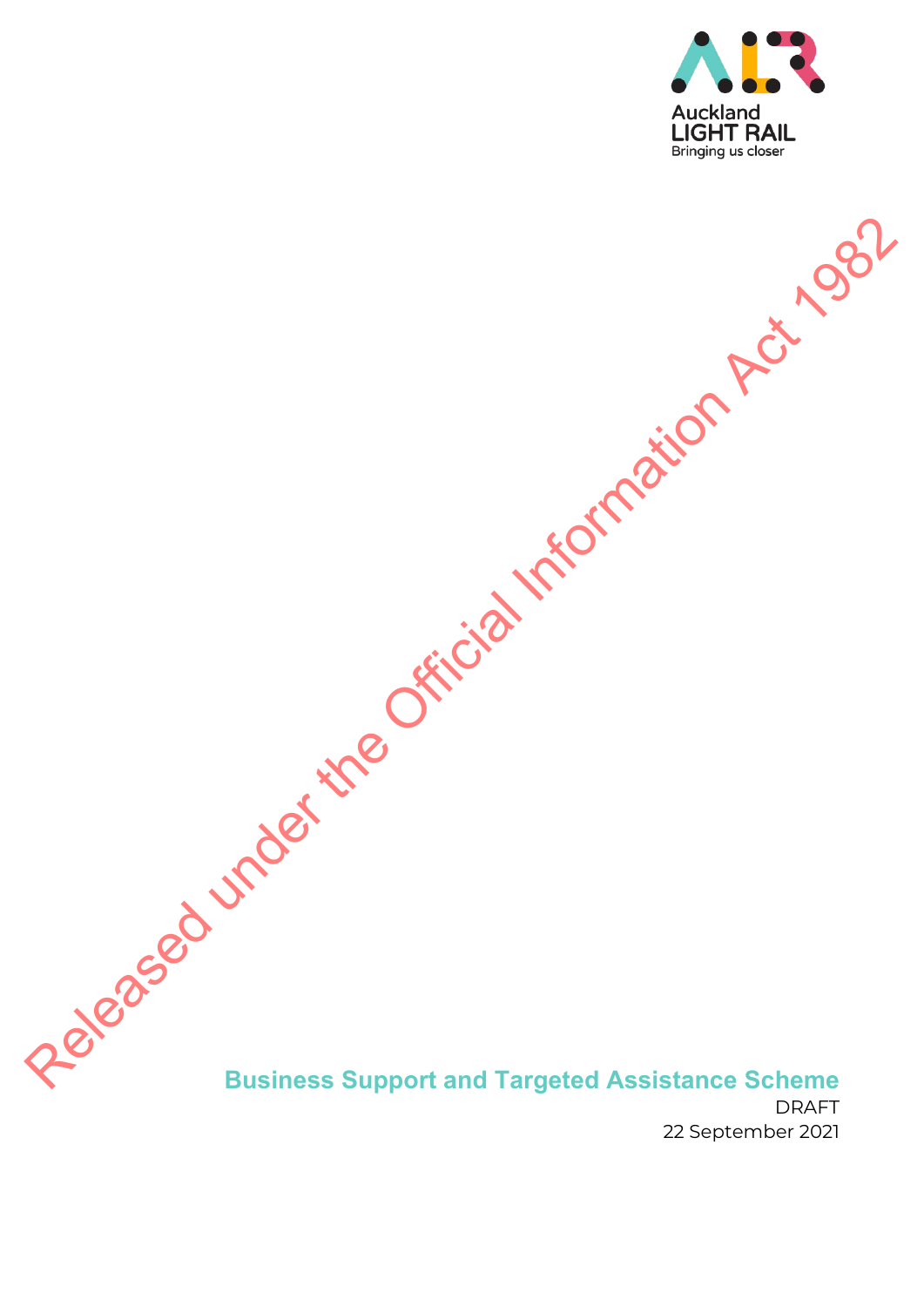

# Business Support and Targeted Assistance Scheme

## 1.1 WHY HAVE A SCHEME?

#### 1.1.1 Role and importance of Social licence

Social licence is a key cornerstone for the success of the Project.

It operates alongside the legal basis for delivering a project, addressing legitimacy and social mandate.

A failure to build and maintain social licence can impact on the success of the Project:

- It can erode political mandate for the Project or aspects of the Project contributing to uncertainty around delivery outcomes and costs;
- It can lead to reputational loss for the relevant agencies or sponsors, and impact on assessments of future stages of the Project or other projects the agencies may seek to deliver;
- Through legal actions, it can give rise to increased costs, delays in timetables and changes to design (see below);
- At a project management and administrative level it can lead to direct and indirect costs, for example increased resourcing to address growing community concerns, and lack of project flexibility for example through loss of ability to negotiate with affected persons variations to consent conditions; and
- It can lead to indirect costs for example difficulty in retaining and recruiting quality staff whose commitment is impacted by the reputational risk or general unpopularity of the Project.

# 1.1.2 Community concerrist raised to date

Stakeholder feedback provided to date has highlighted strong community interest in the impacts of the Project: "Key concerns [were] raised by Heart of the City in particular about the impacts on businesses, noting the experiences of businesses affected by CRLL and by ongoing construction projects in the CBD." A key theme has been potential disruption from construction, and available mitigations. 1.1.1 Role and importance of Social licence<br>
Social licence<br>
Social licence<br>
to control a key connection for the success of the Project.<br>
The other succession the line of social licence can impact on the success of the Pr

While the Project will deliver potential benefits, e.g. property or business value uplift, improved access and amenity, greater circulation of customers and patrons and increased turnover, the impact of benefits and burden are not symmetrical on an individual basis and as a result some individuals, families and whanau may bear a disproportionate burden.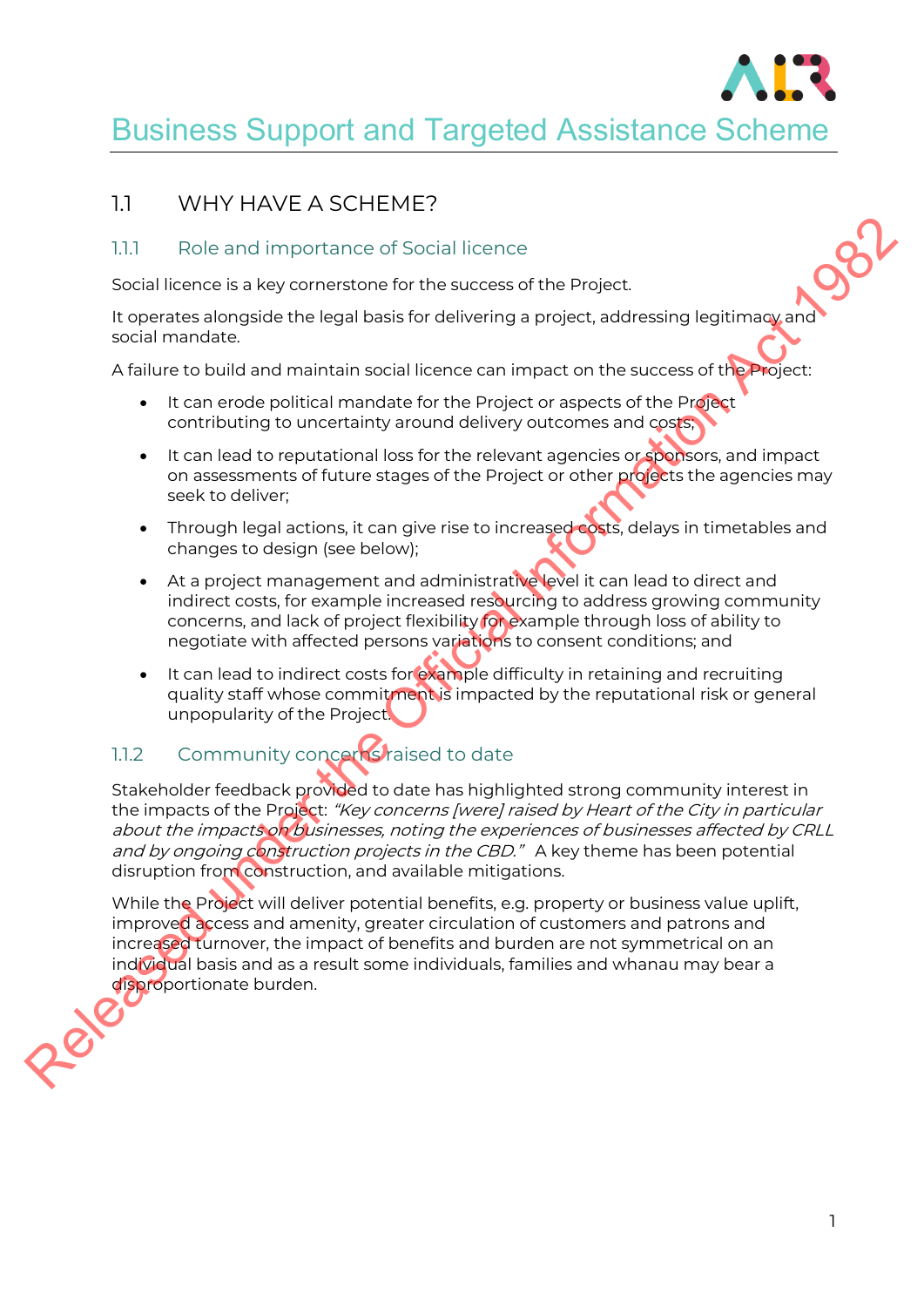

Targeted assistance schemes have been used on other major transport projects to help mitigate aspects of this burden, with the content of such schemes differing.1 These schemes typically focus on business and residents (e.g. owners and occupiers) located along the affected route, or within the project corridor. The nature and extent of impacts suitable to be addressed through the scheme depends on the project, and the relevant stage of works.

Impacts typically intensify during construction, and ease during operation. Accordingly, the planning phase affords an opportunity to scope and proactively manage impacts – including by giving businesses the tools to avoid or adapt to any disruption during the construction period.

Effective succession planning of engagement staff is critical as turnover is inevitable with projects of this duration.

## 1.2 OBJECTIVES OF SCHEME - WHAT ARE WE SEEKING TO ACHIEVE?

The objective of the Scheme is:

**To build and maintain social licence** – for the Project, by mitigating through the Scheme the risk, arising out of the Project construction activities, of a disproportionate burden falling on members of the communities, their families and whanau;

Through:

- Empowering likely affected people to make early and good decisions: Through early proactive intervention provide information, resourcing and support to enable affected members of the communities, their families and whanau, to be able to address and mitigate impacts in a proactive and informed manner;
- A graduated intervention model: That seeks to mitigate disruption and any flowon impacts, through the lowest cost form of effective intervention; and
- A flexible tailored response: That within the broad fiscal criteria and fiscal envelope for the Scheme seeks to retain flexibility for the Scheme administrators to respond in an appropriate manner with the appropriate intervention choices based on the particular needs of the individual member, their families and whanau. relevant stage of voids.<br>
The parameter speed visit interactive construction, and ease during operation. Accordingly,<br>
the planing phase affords an operation to accordingly<br>
the planing phase affords an operation Act 1982<br>

# 1.3 SCOPE OF THE SCHEME

The scheme is focused on small businesses who will be affected by construction disruption.

#### **The first priority will be to minimise business disruption.**

Factors that will be important include:

- Design of the scheme
- Packaging of the works

 $1$  For example, the Sydney Light Rail Business Assistance Program was established to assist small businesses on the light rail alignment impacted by prolonged construction works.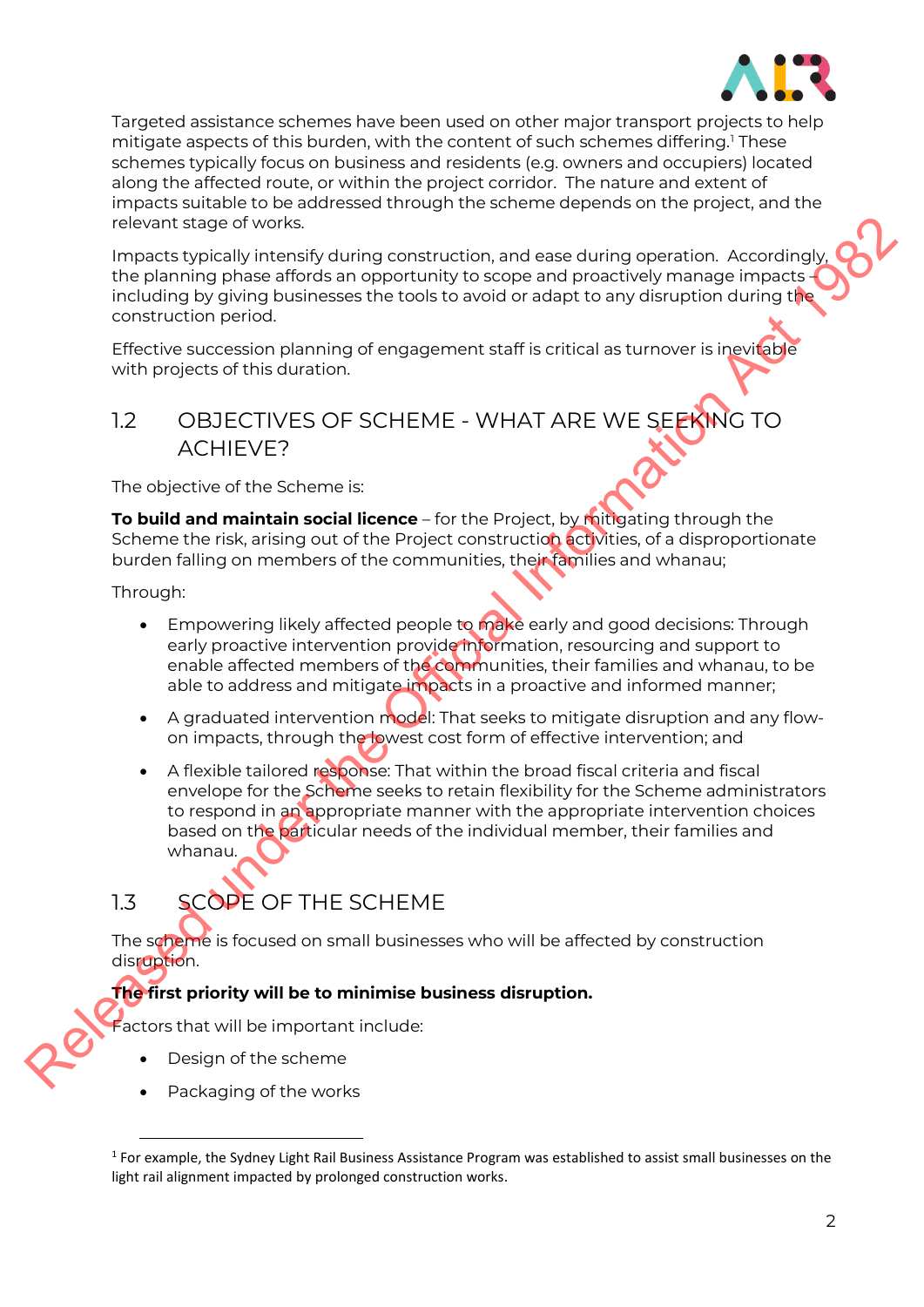

• Incentives for contractors to innovate when phasing the works to minimise the disruption on businesses and residents along the alignment. This will be picked up in consent conditions and contract conditions.

#### 1.3.1 Scheme Support Range

Two layers of potential support are proposed:

- Base "universal" resource support ("layer 1"): This consists of core information, tools and resource kits, planning support and on-going services that enable business owners to:
- o make early, pro -active, informed decisions to mitigate any potential disruption impacts. The planning support would be a mixture of resourcing from the Project team which enables feedback into project delivery to identify steps the project can take to aid impact mitigation, as well as external approved resource providers to support business assessment of mitigation options (for example business re location for a period, use of pop ups etc,); Two layers of potential support are proposed:<br>
took and resource autoposition and on-going services that enable<br>
took and resource aits, planning support and on-going services that enable<br>
business women to:<br>  $\alpha$  make ea
	- o access ongoing resource support for ongoing business planning or adaptation, as well as core social support resources including counselling and mental wellbeing impact support for the business owner/occupier, family and whanau.

The "universal" refers to the fact that the criteria for access to this support is the broadest – for example all businesses that are likely to be impacted by disruption to one or more of their outlets due to project construction.

Targeted cost based assistance ("layer 2"): This consists of a fund that will enable the Project to respond with appropriate costs support that would enable some mitigation of the impacts of business disruption.

Cost support could range from support fixed overhead costs during the period of disruption (e.g. lease or rental, costs, staff wages support costs), or business alternative costs (support for costs of relocating for a period, or permanently).

Engagement staff will be empowered to make timely and practical decisions to support businesses. This is an approach taken on the Waka Kotahi Northern Corridor Improvements project.

A criteria for targeted assistance would need to be developed reflecting the fact that the budget for cost based support is likely to be less than need, so inevitably prioritisation of need and consistency of treatment will be required factors a longside flexibility of approach.

For example the criteria may require evidence that the business has a high degree of reliance on the affected outlet/s, such that the business cannot reasonably be expected to bear the costs for which support is sought.

### 1.4 KEY DESIGN PRINCIPLES

Some of the key design principles to inform the establishment and implementation of the Scheme include: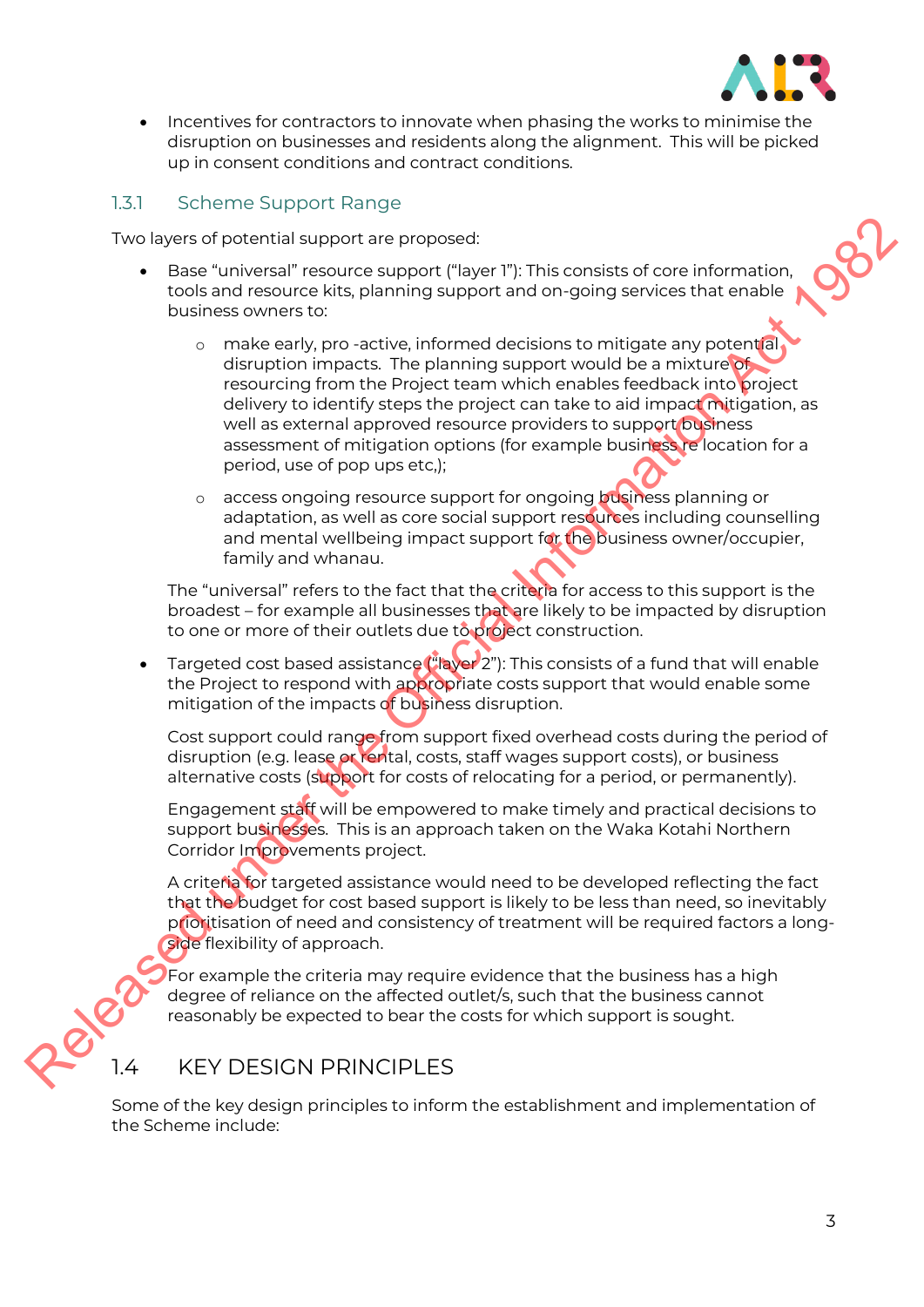

- **Simple in design and administration** The Scheme administrative process itself must assist in alleviating the affected Business owner's concerns or stress rather than adding to it. It is user-friendly and easy to navigate.
- **Multifaceted approach** Scheme is multifaceted to ensure broad business support is offered, which enables clear and timely access to information and resources ("layer 1"), as well as providing specific cost ("layer 2") assistance to prevent or reduce individual impacts.
- **Voluntary and proactive** Broad support is available ahead of Project commencement, on a universal and proactive basis. Business community is engaged early, and updated regularly throughout the Project, to improve chances of preventing and/ or minimising disruption to businesses, particularly during construction phase.
- **Fair and timely** the project to be resourced to ensure that staff are empowered to make decisions that can support individual businesses in a timely and fair fashion.
- **Universal** For layer 1 aspects: Tools and resources are made universally accessible, recognising a broad concept for 'affected persons' and regularly updated based on ongoing learnings. Draws from tools and resources developed for other transport projects of similar scale and complexity.
- **Targeted and tailored** For layer 2 aspects: Specific financial and other assistance is available that is both responsive and proportionate to the impacts likely to be experienced by businesses. Assistance is tailored to individual needs. Scheme recognises that impacts arise in various ways, e.g. through temporary loss of access, amenity and/or patrons, but also may have flow-on effects (e.g. on mental wellbeing). Entry criteria required, but discretion with those who meet entry criteria as to how to help, and how much to help, guided largely by the overall cap and the circumstances they are facing. Supports to the two three latters cleared with the public stress to the minimizarities of the Contents of the Contents of the Contents of the Official Information Act 1982 and the Contents of the Official Information Act 1
	- **Collaborative** Relevant aspects are co-designed with applicable agencies, councils, ministries and stakeholder groups to ensure Scheme is – and remains – fit for purpose, draws on existing arrangements and relationships and reflects best practice.
	- **Flexible** Scheme is responsive to the needs of the business community, and includes flexible design features to ensure scope and processes are monitored and can be adjusted and improved, if required.
	- **Cohesive** Scheme is consistent with, and upholds the principles of, Auckland Transport, Auckland Council's and Waka Kotahi's community and social outcomes frameworks. Operates cohesively and complements other project initiatives, e.g. communications and stakeholder engagement strategies and development response initiatives.

## Specific Design Features

#### **Layer 1 – business support and resources**

Broad public offering of information, resources and referrals to services and advisory support – universal accessibility. Businesses are proactively contacted and informed upfront of what is available, and kept informed at key junctures.